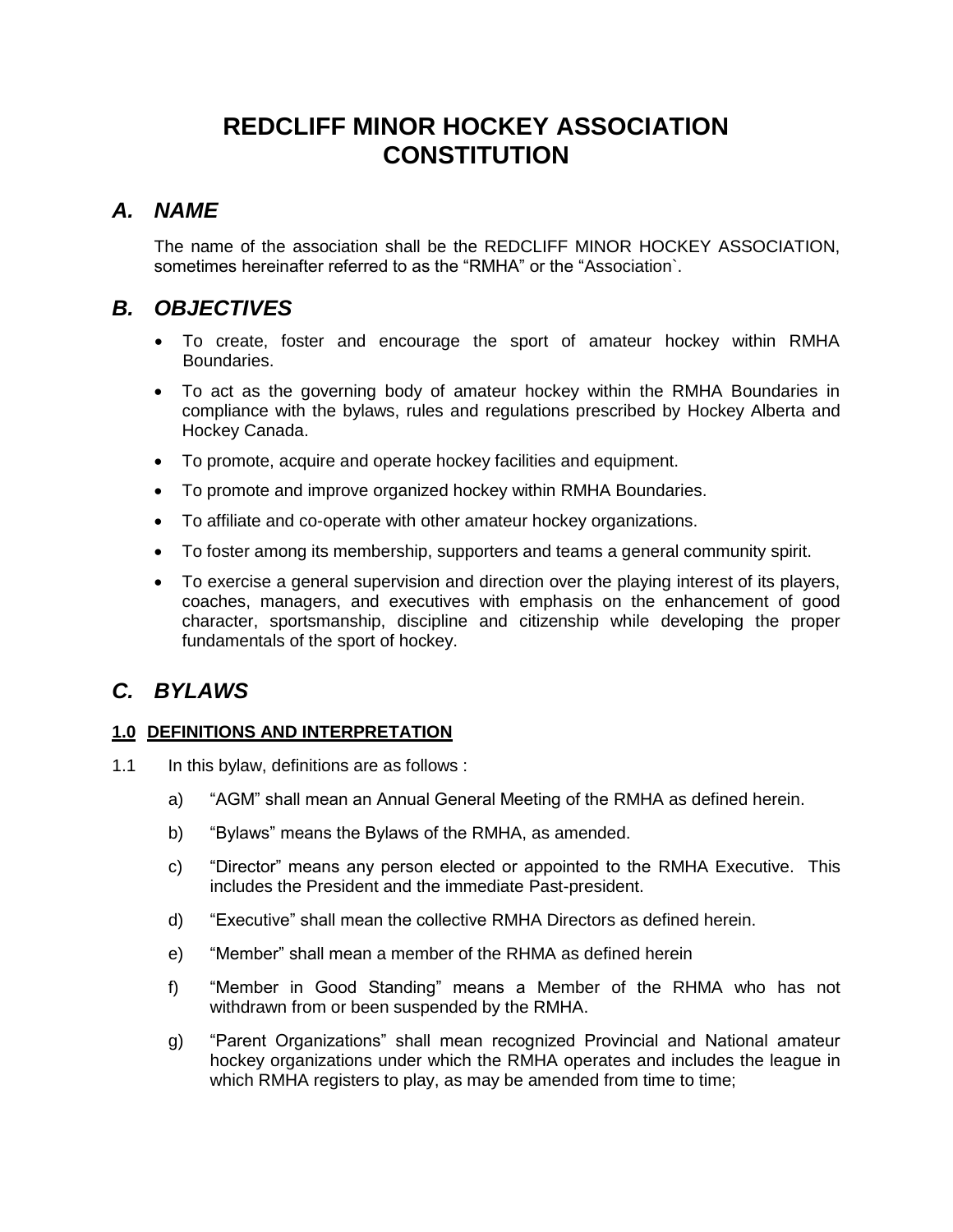- h) "Player" shall mean a child registered to play in the Redcliff Minor Hockey Association;
- i) "RMHA Boundaries" shall mean the boundaries agreed to by the Town of Redcliff, the Town of Irvine and the City of Medicine Hat, as may be amended from time to time;
- j) "Voting Member" includes Directors and Members in Good Standing of the RMHA.
- 1.2 In the event of any inconsistency with these Bylaws and the bylaws, rules and regulations of Parent Organizations, the bylaws rules and regulations of the Parent Organizations shall prevail.
- 1.3 Headings are for convenience only. They do not affect the interpretation of these Bylaws.

# **2.0 MEMBERSHIP**

## **Members**

- 2.1 The following are eligible to become a Member and will be entitled to all the rights and privileges of such membership:
	- a) upon payment of membership fees as defined herein, any person residing in the RMHA boundaries and being of full age of eighteen (18) years and having a child registered as a Player with RMHA, during the fiscal year in which the child is registered;
	- b) any coach, assistant coach or manager of a team registered with RMHA, during the fiscal year in which that person is coach, assistant coach or manager;
	- c) by a favorable vote passed by a majority of the Executive at a meeting of the Executive, any person being of full age of eighteen (18) years residing in the RMHA boundaries but does not have a child registered with RMHA; and
	- d) by a favorable vote passed by a majority of the Executive at a meeting of the Executive, any person residing outside RMHA boundaries and being of full age of eighteen (18) years.
- 2.2 Members in Good Standing shall be entitled to:
	- a) vote at the AGM of the Association;
	- b) vote at Special Meetings of the Association; and
	- c) attend Executive meetings or Special Executive meetings unless otherwise directed by the Executive. Upon payment of membership fees as defined herein
- 2.3 No Member of the Association in an individual capacity shall be liable for any debt or liability of the Association.

#### **Fees**

2.4 There may be one or more classes of fees, and the fees, along with any associated fundraising requirements, shall be set by the Executive on a year-to-year basis.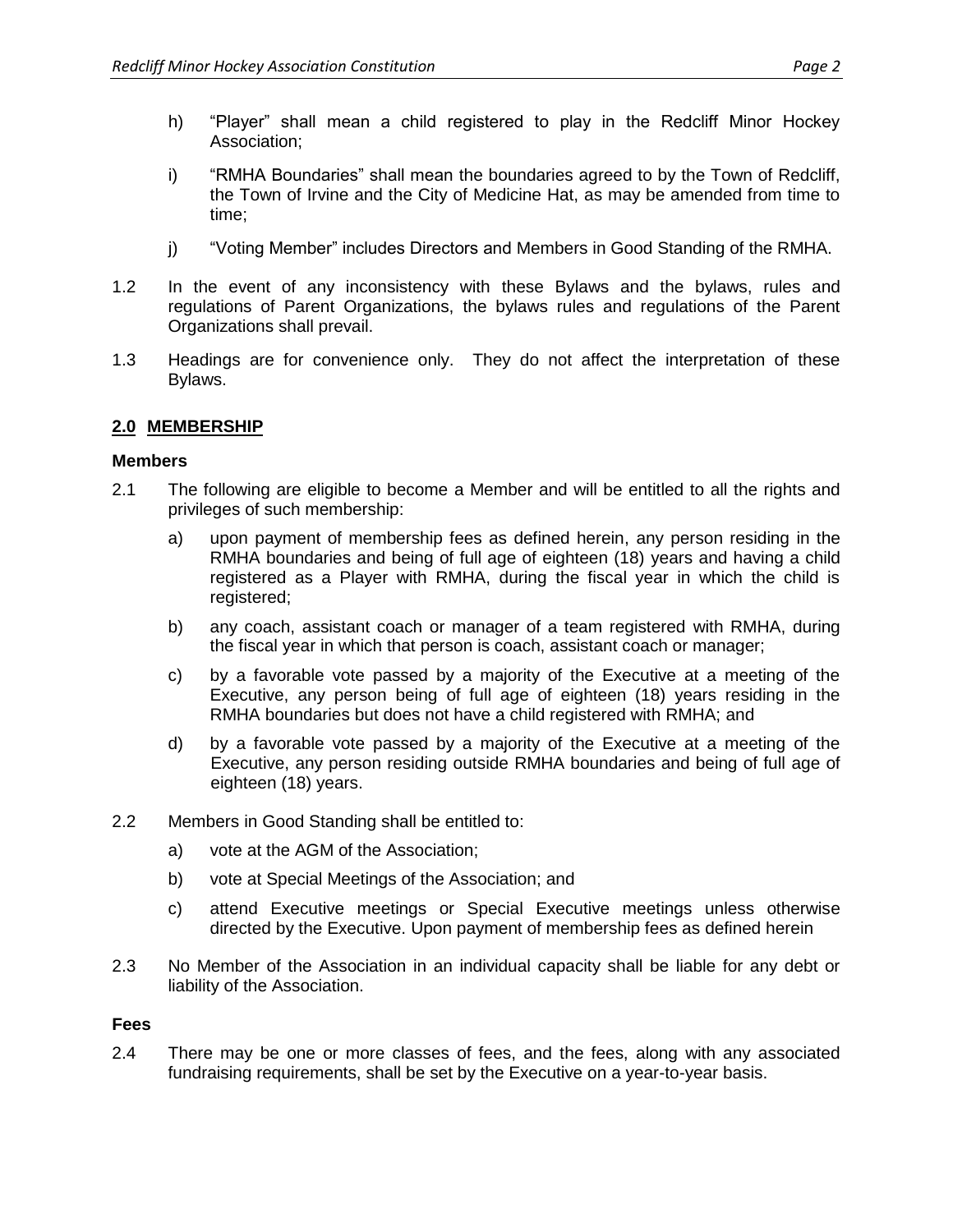## **Resignation**

2.5 Any may at any time resign his or her membership by providing a 14-day notice in writing to the President and may be entitled to such proportion or refund of fees paid as the Executive in its sole discretion may decide.

## **Suspensions and expulsions**

- 2.6 Any Member or Player may be suspended or terminated from the RMHA for failure to:
	- a) pay the fees and assessments set by the Executive, as amended from time to time;
	- b) comply with these Bylaws;
	- c) comply with any RMHA rules and regulations, including team rules;
	- d) comply with any proper and valid ruling of the Executive; and
	- e) comply with any bylaws, rules and regulations of Parent Organization(s).
- 2.7 The Executive may suspend any Member or Player for:
	- a) continued foul play; or
	- b) unfair, unsportsmanlike or ungentlemanly conduct

on the ice or in any rink where a hockey match is being played, or at any meeting or gathering in the interest of the Association.

2.8

- a) Further, any Member or Player may be suspended or expelled from the RMHA for any other reason if the Executive, acting reasonably and upon careful consideration, determines that it is in the best interest of the majority of the membership of the Association. The executive shall have the authority to permanently remove that member from RMHA.
- b) Any member who has been expelled from RMHA, forfeits the right to hold any position in RMHA for five (5) years including Executive and/or team positions. The Executive reserves the right to extend the term if they deem necessary.
- c) The Executive shall have the authority to permanently remove any player from RMHA who has been suspended or expelled by the Executive.
- 2.9 Any such suspension or expulsion shall be passed by a two thirds (2/3) vote of the full Executive.

## **Appeals**

- 2.10 Any Member or Player who has had been suspended or expelled will receive notice of the decision in writing. The Member or Player may exercise the right to appeal the decision to the Executive provided written request is received by the Executive within ten (10) days of the Member or Player receiving notice of suspension or expulsion.
- 2.11 The Member or Player will remain suspended or expelled pending the outcome of the appeal.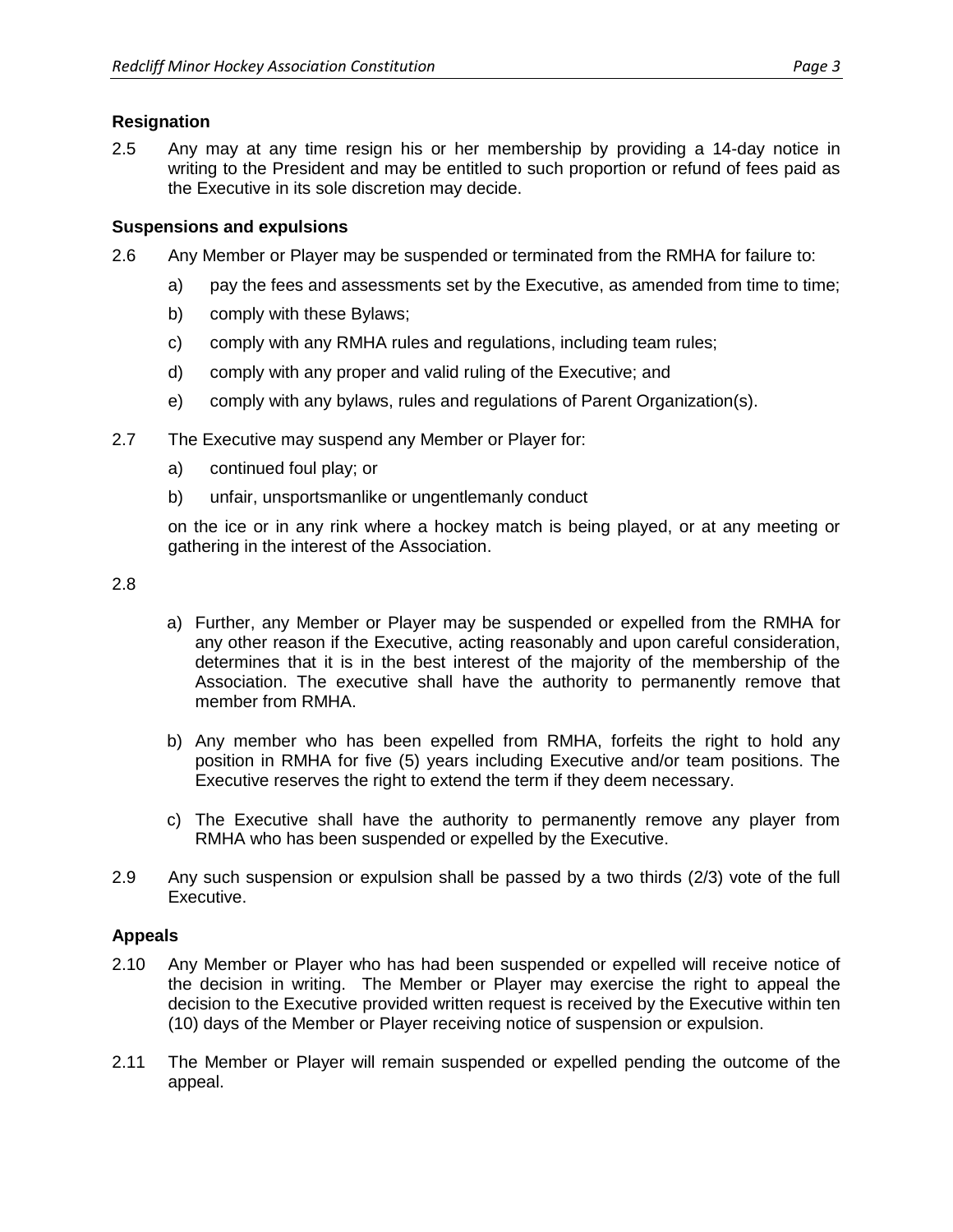2.12 An administration fee, as set by the Executive from time to time, may be charged in relation to any appeal.

## **3.0 MEETINGS**

#### **Annual General Meeting**

- 3.1 The RMHA holds its AGM no later than October  $15<sup>th</sup>$  of each calendar year in Redcliff, Alberta. The Executive sets the place, day and time of the meeting.
- 3.2 Members shall be notified no less than twenty-one (21) days in advance in such a manner that the Executive, acting reasonably, deems appropriate to reach the general membership, which could include posting on the RMHA website or applicable social media, advertising in newspapers, advertising with the Town of Redcliff, a general membership mail out or any combination thereof. The notice states the place, date and time of the AGM and any business requiring a special resolution.
- 3.3 The AGM will deal with the matters set out in the agenda only. A Member may request an item be added to the agenda by providing a written request no less than thirty (30) days prior to the AGM.
- 3.4 The AGM should consist of at least ten (10) Directors and sufficient Members to fill all vacancies on the Executive. In any event, not less than ten (10) Directors and ten (10) Members in good standing shall constitute a quorum.

#### **Special Meetings**

- 3.5 A Special Meeting may be called:
	- a) by the President;
	- b) on the instruction of any three (3) Directors, provided they request to the President in writing to call such a meeting and state the business to be brought before the meeting; or
	- c) upon receipt by the President or Secretary of a written request signed by at least five (5) Members in good standing, provided the written request states the business to be brought before the meeting.
- 3.6 Ten (10) Members, including five (5) Directors, shall constitute a quorum at a special meeting.

#### **Voting**

- 3.7 The voting provisions as set out below apply to all meetings unless specifically indicated otherwise.
- 3.8 Voting Members must be present in order to cast a vote. Voting by proxy will not be recognized.
- 3.9 Each Voting Member, excluding the immediate past-president, has one (1) vote. A show of hands decides every vote at all meetings except in the following circumstances:
	- a) Voting for Directors at the AGM shall be carried out by secret ballot; and
	- b) Where five (5) Voting Members request a secret ballot.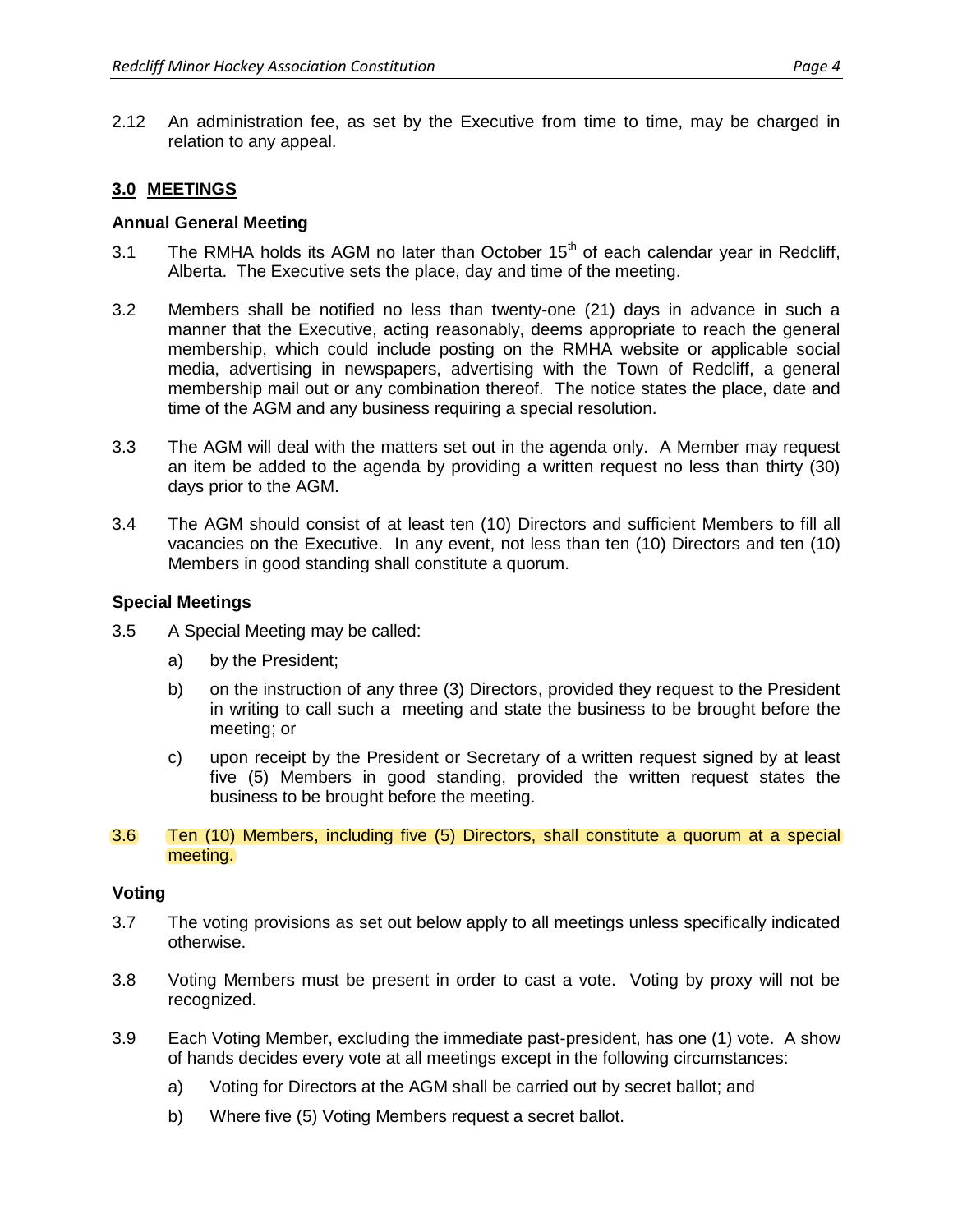- 3.10 Voting Members may withdraw their request for a secret ballot.
- 3.11 A majority of the votes of the Voting Members present decides each issue and resolution, unless the issue needs to be decided by a Special Resolution.
- 3.12 In the case of a tie, the President shall not cast a second deciding vote and the motion shall be defeated.
- 3.13 The President declares a motion or resolution as carried or lost. This statement does not have to include the number of votes for and against the motion or resolution. A motion shall be made to destroy the ballots.

## **4.0 GOVERNANCE OF RMHA**

#### **Executive Composition**

- 4.1 The Executive shall have control and management of the business and affairs of the Association including, but not limited to,:
	- a) Promoting the objects of RMHA;
	- b) Promoting membership in RMHA;
	- c) Maintaining and protection RMHA assets and property;
	- d) Paying all expenses for operating and managing RMHA;
	- e) Making policies, rules and regulations for managing and operating RMHA;
	- f) Maintaining all accounts and financial records of RMHA.
- 4.2 The Executive shall consist of eighteen (18) positions and the immediate past-president of the Association. The Executive may also create any position required by a Parent Organization on a year-to-year basis.
- 4.3 The following positions shall be two (2) year terms on the appointed years:
	- a) President-ODD
	- b) Vice-President-EVEN
	- c) Treasurer
	- d) Secretary-EVEN
	- e) Registrar
	- f) Casino/Fundraising Director-ODD
	- g) Concession Director
	- h) CAHL Director-EVEN
	- i) CAHL Governor-ODD
	- j) Equipment Director-EVEN
	- k) Referee Scheduler-EVEN
	- l) Ice Scheduler-ODD

The Executive can, at its discretion, shorten one or more of these terms if resignations and term expirations will result in the possibility of the majority of the vacancies being filled by people who are new to the Executive. In this manner, the Executive will strive to retain necessary collective knowledge.

- 4.4 The following positions shall be one (1) year terms:
	- a) Midget Director
	- b) Bantam Director
	- c) PeeWee Director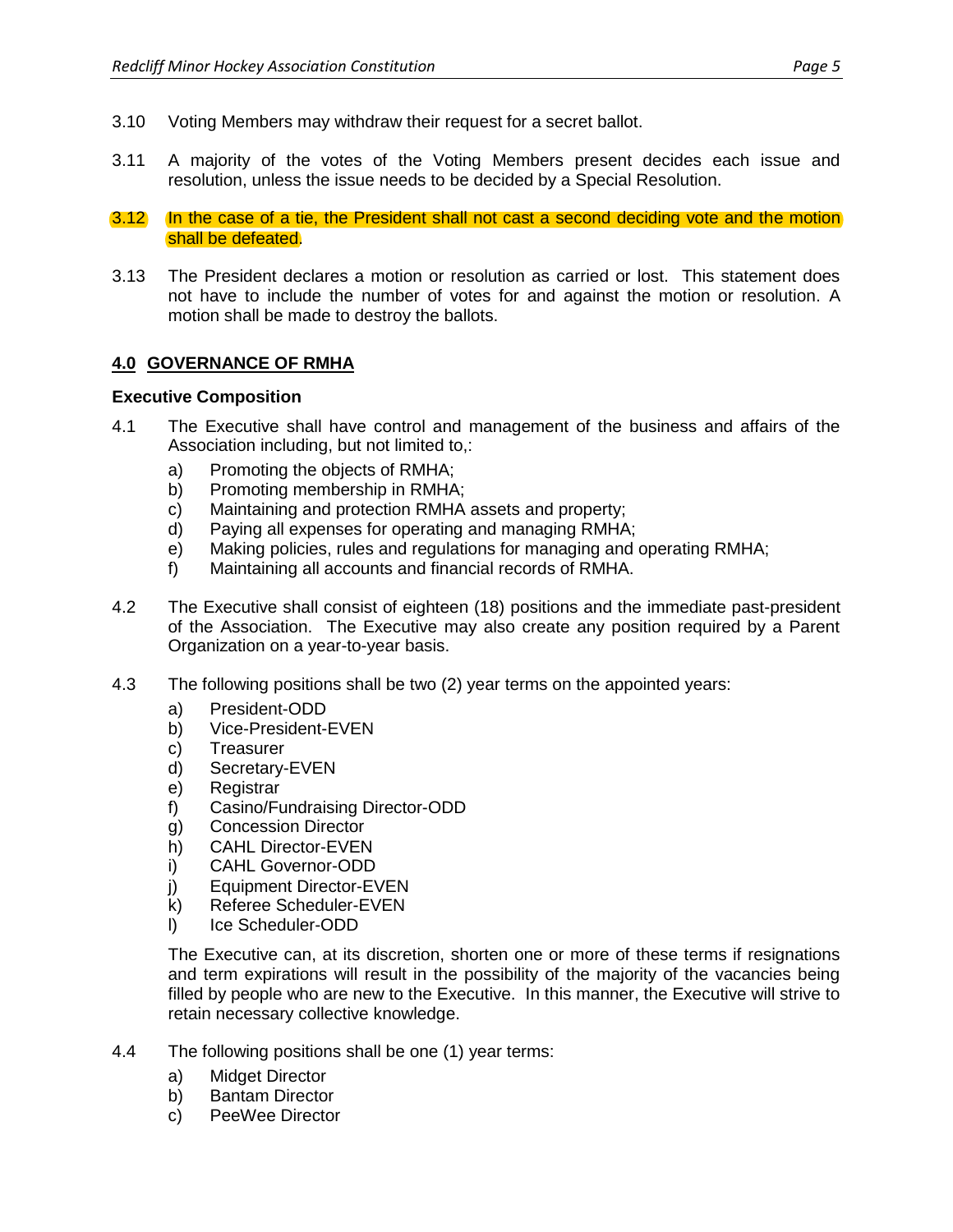- d) Atom Director
- e) Novice Director
- f) Initiation Director
- 4.5 Members shall be elected to the Executive at the AGM of the Association. Elections shall take place in the same order as listed in Bylaw 4.3 (positions A through L). If only one nomination for a position is received and accepted, that person shall be appointed to the position. Positions of Registrar, Treasurer, and Concession Director to be appointed by RMHA Executive.
- 4.6 A person appointed or elected as director becomes a director if they were present at the meeting when being appointed or elected, and did not refuse the appointment. They may also become a director if they were not present at the meeting but consented in writing to act as director before the appointment or election, or within ten days after the appointment.

#### 4.7

- a) Nominations for President must be received by the Secretary, in writing, no later than seven (7) days prior to the AGM
- b) Initial nominations for the position of President shall not be accepted unless that person has previously served for two (2) years on RMHA Executive in another capacity, or has served as a President or Chairperson of another formally recognized Executive board with a letter of recommendation from that Board. This letter must accompany the nomination. If no such nominations are received or declined, the Executive will pursue and/or consider nominations of other members.
- c) Nominees must give a verbal resume of their qualifications to the membership at the AGM prior to the election.
- 4.8 No person shall serve as President for more than four (4) consecutive terms.

## **Resignation or Removal of Director**

- 4.9 Any Director may resign by giving one (1) month notice in writing. The resignation takes effect either at the end of the notice period or on the date the Executive accepts the resignation.
- 4.10 Voting Members may remove any Director before the end of his term by a majority vote at a Special Meeting called for this purpose.
- 4.11 The Executive shall have the power to fill any vacancy, excluding immediate pastpresident, occurring between AGMs and the persons appointed shall hold office until the next AGM.
- 4.12 Any Director may be removed by a majority vote of the full Executive.

#### **Meetings of the Executive**

4.13 The Executive will strive to hold one Executive Meeting per month but, in any event, no fewer than 9 meetings per year.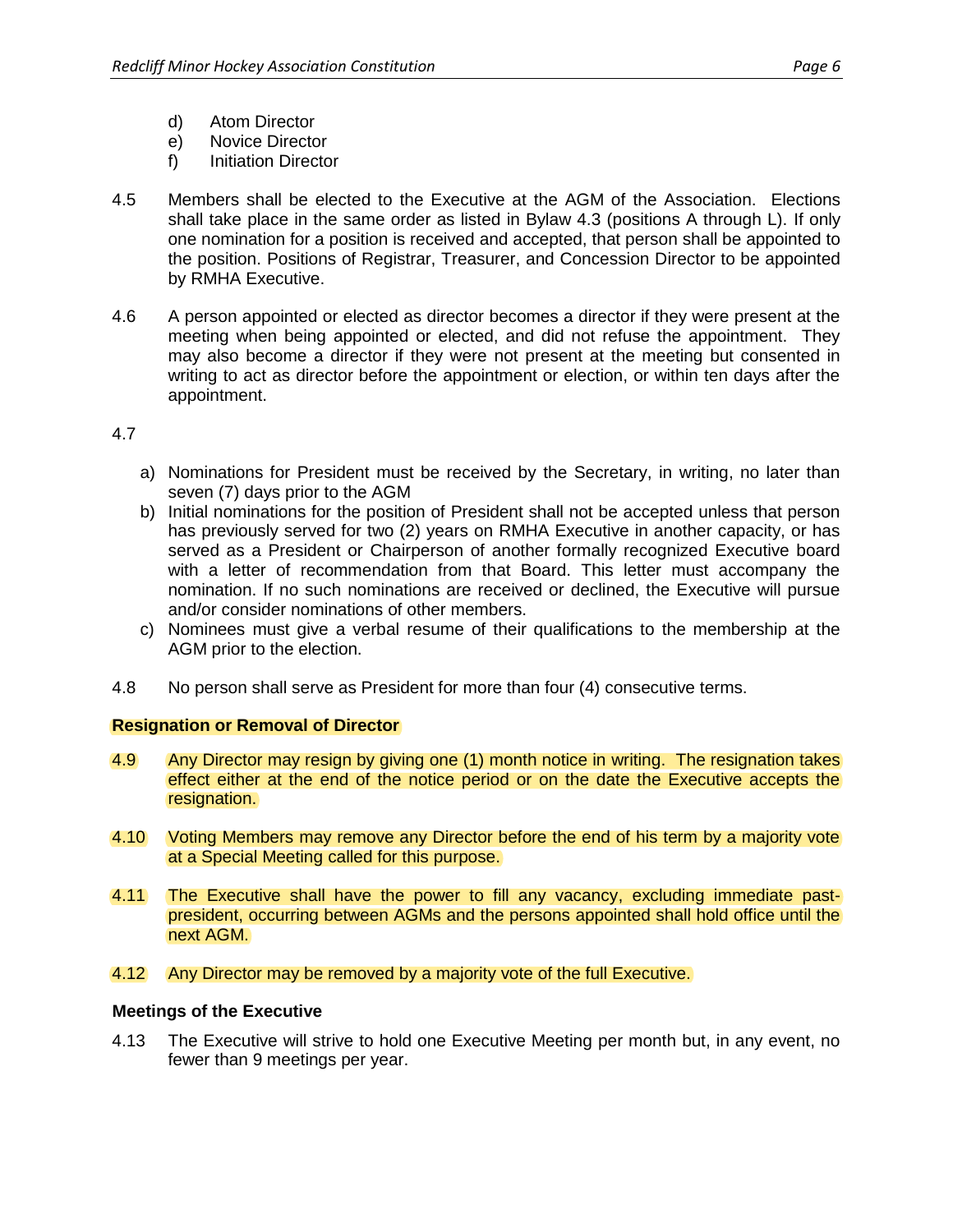- 4.14 The President calls Executive Meetings. The President will also call a meeting if any three (3) Directors request one in writing and state the business to be discussed at the meeting.
- 4.15 Any Director missing three (3) consecutive meetings without sufficient reasonable cause shall be automatically suspended.
- 4.16 The presence of five (5) directors at any Executive Meeting constitutes quorum.
- 4.17 Subject to Section 4.35, each Director, excluding immediate past-president, has one (1) vote. In the case of a tie, the President does not cast a deciding vote and the motion shall be defeated.
- 4.18 Executive Meetings are open to Members of RMHA, but only Directors may vote. Members are only permitted to participate in a discussion when invited to do so by the Executive. A majority of the Directors present may ask any other Members, or other persons present, to leave.

## **Duties of Officers**

- 4.19 The President shall:
	- a) when present, preside at all meetings of the Association and of the Executive;
	- b) be an ex-officio member of all committees;
	- c) act as the spokesperson for RMHA; and
	- d) carry out other duties assigned by the Executive.
- 4.20 The Vice-President shall:
	- a) preside at meetings in the President's absence;
	- b) replace the President at various functions when asked to do so by the President or the Executive;
	- c) carry out other duties assigned by the Executive.
- 4.21 The Secretary shall:
	- a) attend all meetings of the Association and the Executive;
	- b) keep accurate minutes of these meetings;
	- c) keep charge of the Executive's correspondence;
	- d) ensure notices in relation to various meetings are sent; and
	- e) carry out other duties assigned by the Executive.
- 4.22 The Treasurer shall:
	- a) ensure monies paid to RMHA are deposited in a chartered bank chosen by the Executive;
	- b) ensure a detailed account of revenues and expenditures is presented to the Executive as requested;
	- c) ensure an audited statement of the financial position of the RMHA is prepared and available for the AGM;
	- d) file the annual return, changes in the directors of the organization, amendments in the bylaws and other incorporating documents with the Corporate Registry; and
	- e) carry out other duties assigned by the Executive.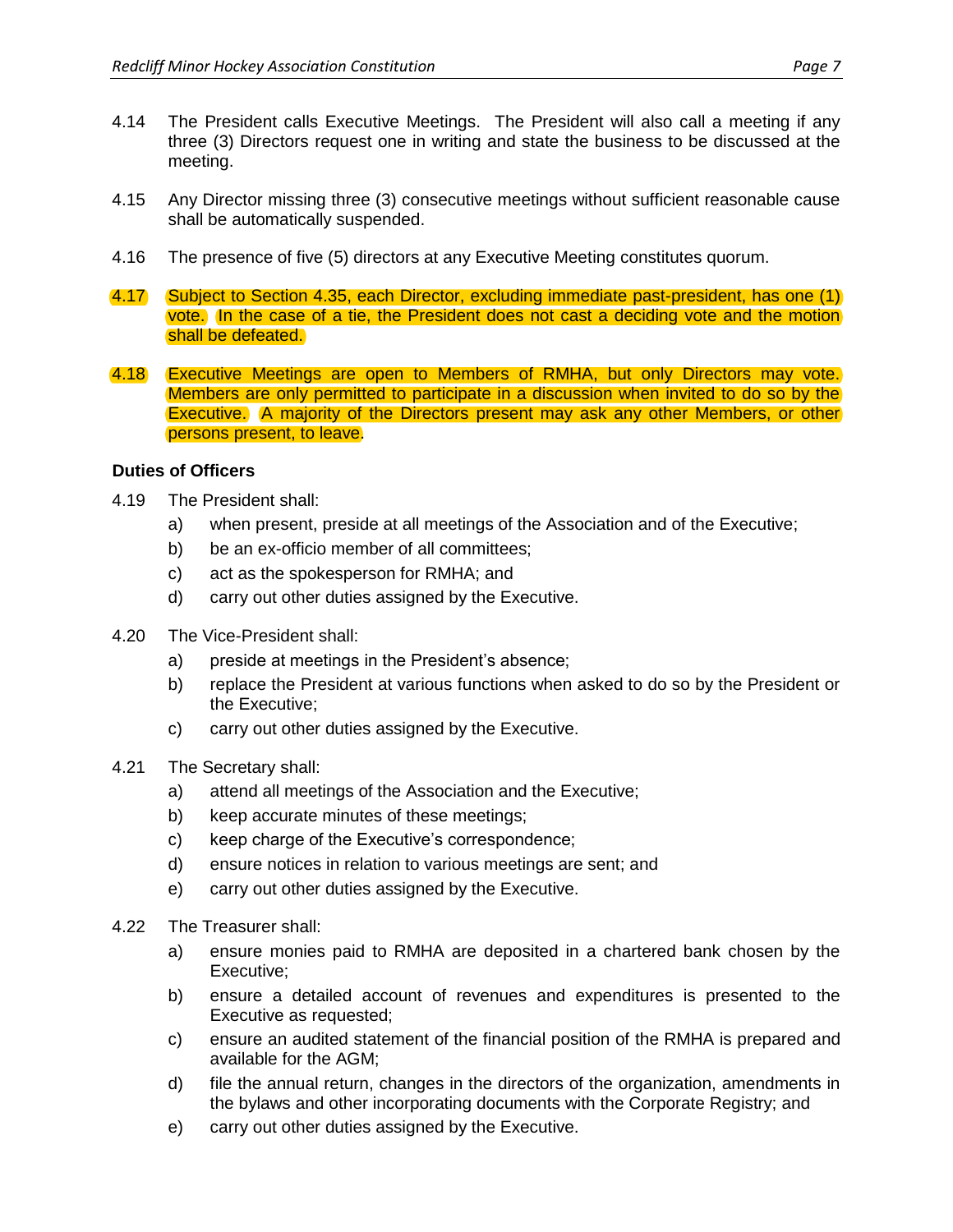- 4.23 The Registrar shall:
	- a) arrange for and preside over registration opportunities for Members;
	- b) accept registration forms and fees and distribute cheques to the Treasurer and Concession Director as appropriate;
	- c) ensures a record of the names and addresses of Members is kept;
	- d) complete registration of players and teams as required by Parent Organizations;
	- e) provide travel permits upon request; and
	- f) carry out other duties assigned by the Executive.
- 4.24 The Casino/Fundraising Director shall:
	- a) act as a liaison with the Alberta Liquor and Gaming Commission;
	- b) complete all forms and duties as required by the Alberta Liquor and Gaming Commission;
	- c) coordinate all aspects of the Casino Fundraiser, including ensuring enough volunteers and backup volunteers are recruited;
	- d) coordinate all aspects of other fundraising initiatives that the Executive chooses to pursue; and
	- e) carry out other duties assigned by the Executive.
- 4.25 The Concession Director shall:
	- a) adhere to all provisions within any concession contract with the Town of Redcliff;
	- b) decide what products will be sold, set the prices, and purchase required supplies;
	- c) maintain records of concession proceeds and report to the Treasurer;
	- d) maintain an accurate record of volunteers and ensure the concession booth is adequately staffed; and
	- e) be responsible for opening and closing the concession when required.
- 4.26 The League Director shall:
	- a) act as a liaison with the league in which RMHA teams are playing;
	- b) carry out all duties as required by the league in which RMHA teams are playing, including attending all required meetings; and
	- c) carry out other duties assigned by the Executive.
- 4.27 The Equipment Director shall:
	- a) be responsible for assessing equipment needs of the Association;
	- b) arrange for quotes regarding large purchases;
	- c) purchase equipment as directed by the Executive; and
	- d) carry out other duties assigned by the Executive.
- 4.28 The Referee Scheduler shall:
	- a) ensure proper accreditation of RMHA referees;
	- b) investigate referee incidents and complaints;
	- c) assign referees for all RMHA games; and
	- d) carry out other duties assigned by the Executive.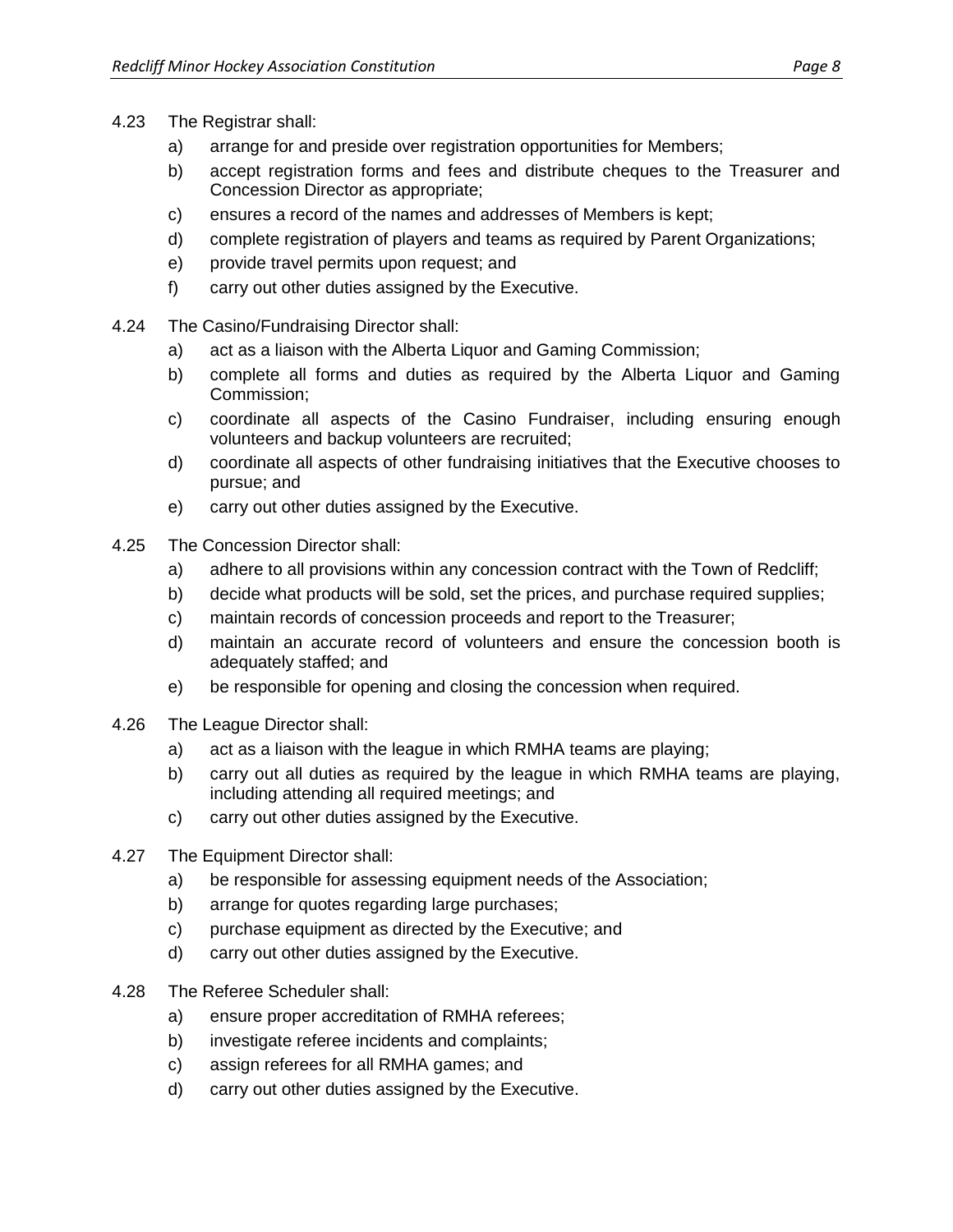- 4.29 The Ice Scheduler shall:
	- a) act as a liaison between RMHA and the Town of Redcliff;
	- b) create a master ice schedule each season for submission to and approval of the Town of Redcliff;
	- c) follow up on ice use by teams and ensure full utilization;
	- d) follow up on complaints by ice users; and
	- e) carry out other duties assigned by the Executive.

## **Conflict of Interest**

- 4.30 No Director shall be allowed to engage in any role or activity within the Association that is a potential or actual conflict of interest under this Bylaw.
- 4.31 A potential or actual conflict of interest exists when:
	- a) a Director's commitments and obligations to the Association could or are perceived to be compromised by that Member's other interests, commitments or obligations; or
	- b) a Director is in a position to influence a team or teams with a view to personal or commercial gain to themselves or a family member or give improper advantage to others.
- 4.32 A parent or legal guardian selected to coach or manage with a team on which their child is a player will not be considered in conflict of interest on the basis of that relationship alone.
- 4.33 Members in the position of coach, assistant coach shall not serve in the following positions on the Executive:
	- a) Team Director at any level
	- b) Registrar
	- c) Referee Scheduler
- 4.34 Members who are immediate family members of a head coach or manager of a team within RMHA shall not serve as Team Director of that team, but may serve in other positions on the Executive.
- 4.35 Members as defined in Subsection 2.1(d) may serve in positions on the Executive, with the exception of President and Vice-President, but shall not be entitled to a vote.

#### **Rules and Regulations**

4.36 The Executive shall be responsible for setting rules and regulations for the Association governing the activities of the Association and its Members.

#### **Committees**

4.37 The Executive may appoint committees and define the duties thereof.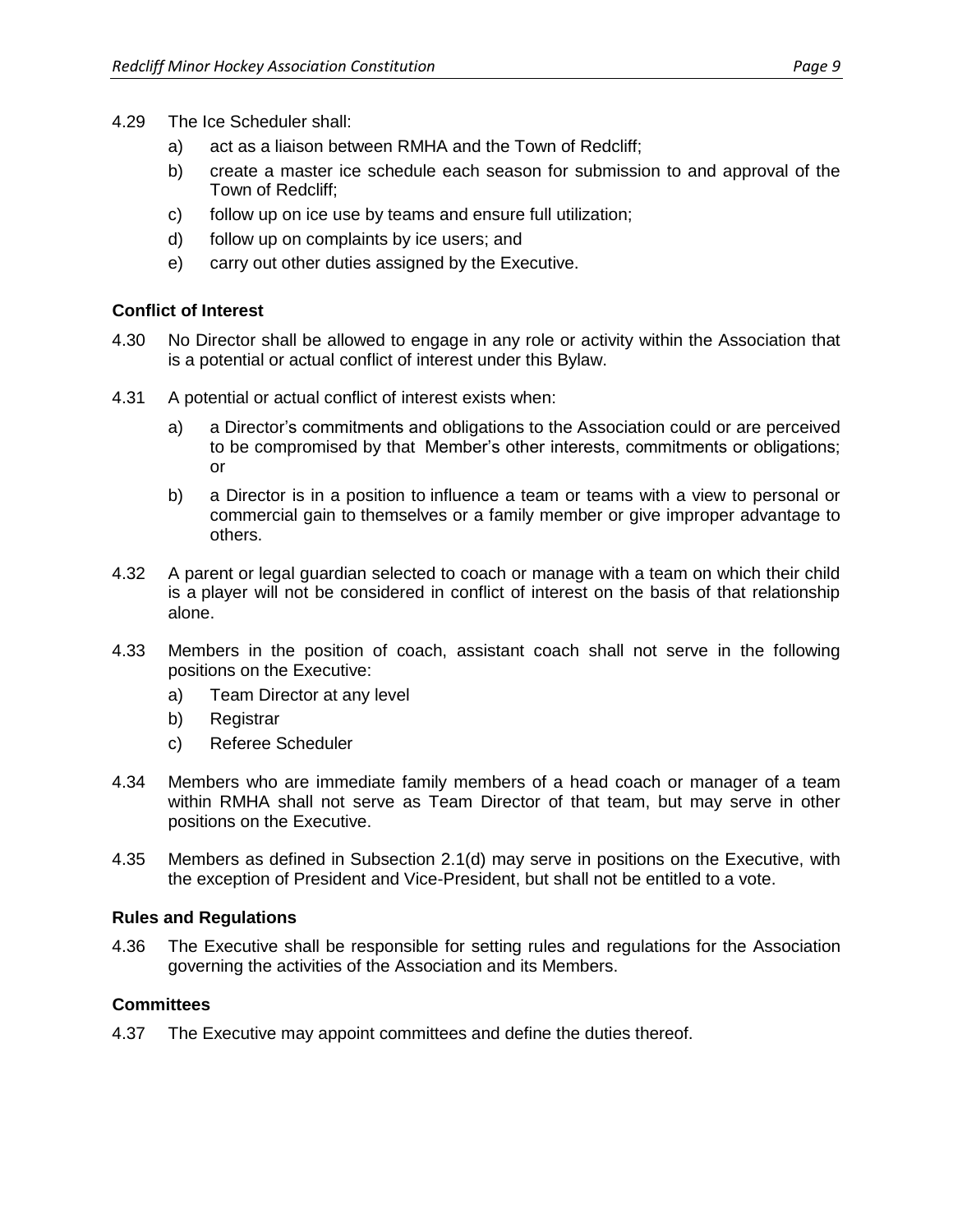## **5.0 FINANCE AND OTHER MANAGEMENT MATTERS**

#### **Remuneration**

5.1 Unless authorized at any meeting and after notice for same shall be given, no officer or Memberof the Association shall receive any remuneration.

## **Audit**

- 5.2 The Executive shall appoint a chartered accountant or a duly qualified accountant as auditor to audit the books, accounts and records of the treasurer at least once each year, and a complete and proper statement of the standing of the books and finances of the Association for the previous year shall be submitted by such auditor for the AGM of the Association.
- 5.3 June 30<sup>th</sup> of each year shall be the end of the fiscal year of the Association.

#### **Seal**

5.4 The Association shall have an official seal and when attached to any document to be executed by the Association shall be authenticated by the signature of the President or the Vice-President, together with the Secretary or the Treasurer.

#### **Cheques and Contracts**

- 5.5 The Executive will appoint persons who are authorized to sign cheques drawn on monies of the Association. Two signatures are required on all cheques.
- 5.6 All contracts of the Association must be signed by persons authorized to do so by resolution of the Executive.

## **Borrowing**

5.7 RMHA may borrow money upon the security of the assets of the Association and may draw, make, accept, endorse, discount, execute and issue promissory notes, bills of exchange and other notable or transferable instruments on behalf of the Association, provided that the Executive may borrow up to \$500.00 without the approval of the AGM.

#### **Capital**

- 5.8 The Association shall not have a capital divided into shares or declare any dividends or distribute its property among its members during the existence of the Association.
- 5.9 In the event that RMHA should dissolve or no longer exist, all monies belonging to the RMHA shall be donated to a non-profit organization which relates to children and sports.

## **Inspection of Books and Records**

5.10 Members may, upon notice to the Secretary or the Treasurer, inspect the books and records of the Association at any reasonable time at such place as may be decided upon from time to time by the Executive.